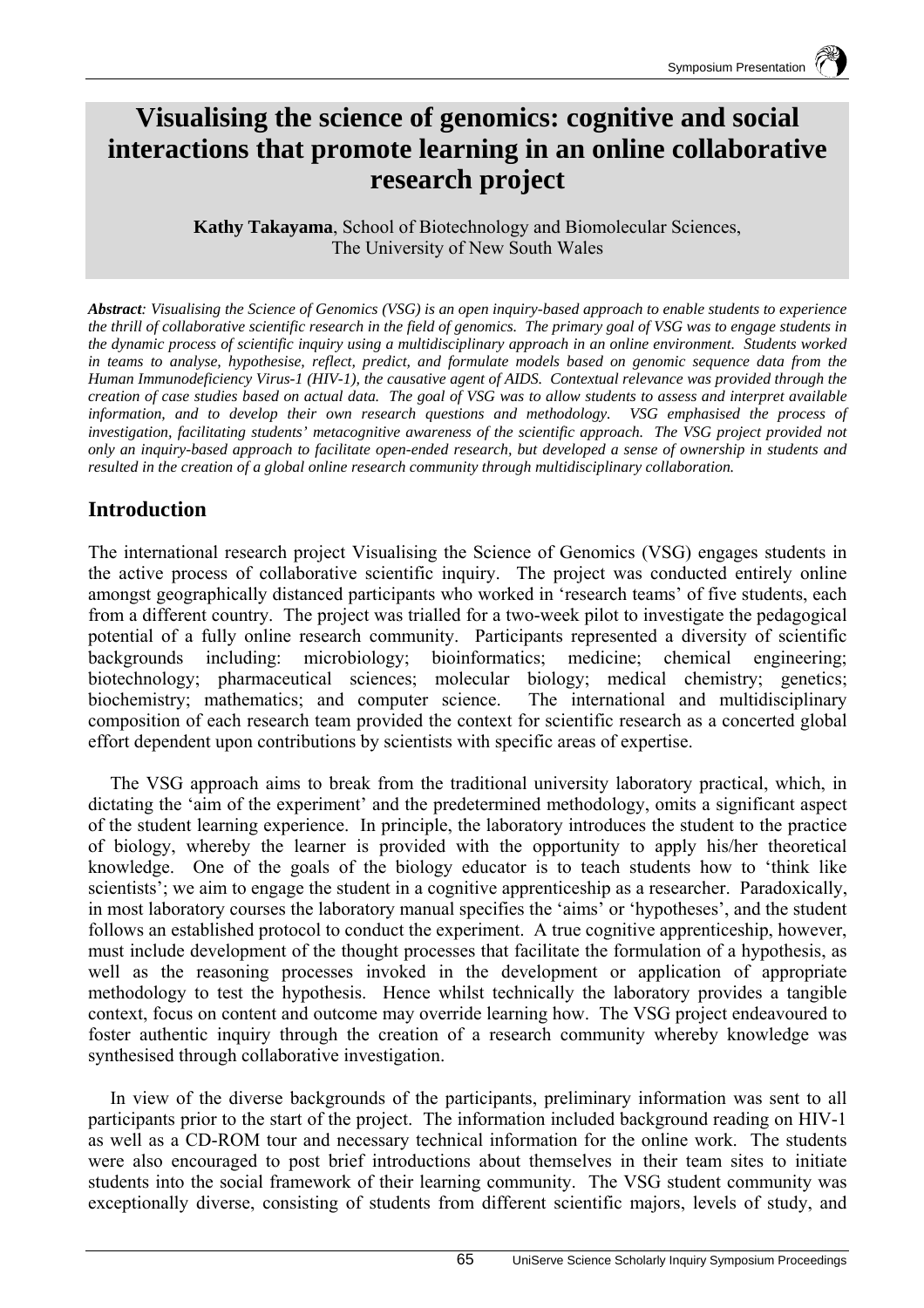

cultural and ethnic backgrounds. The international and multidisciplinary composition of each research team was reflective of how scientific research is indeed a concerted global effort dependent upon contributions from partners with specific areas of expertise.

After receiving their individual case studies, the teams faced the challenge of developing their own research question(s) and appropriate methodology for investigation. Unlike most courses encountered in their academic careers, instead of being prescribed an 'aim' and corresponding protocol for their experiment, the students' initial (and most difficult) pursuit was 'what is my question?' Furthermore, the students were not constrained by the need to derive a 'correct answer', for the emphasis of VSG was on process via the open-ended learning experience, and not on results.

Since we are given only the case studies, [they] provided us [with] a better opportunity to research into different aspects with the given data instead of madly following instructions from lecturers without understanding. The process of asking 'why' in the whole research project is important which usually disappears in the case if all of the instructions are given and [the] student is just a 'follower'. *(student quote from feedback evaluation form)*

Despite the brief timeframe of the pilot study, a strong sense of community and ownership developed amongst the students as the temporal and geographical differences fostered a dependency on online collaboration. The intensity of this community and the bond developed between them and the instructor was surprisingly strong considering the groups were together as a community for only two weeks. The learning outcomes from this group of students were of an exceptionally high calibre.

#### **Approach and Results**

The cognitive/social interactions were assessed by examining the dialogic interactions in three areas (interfaces) of the VSG environment: Discussion and Feedback; (D and F); Chat; and Message Board). The schematic below ('VSG online interaction') represents the possible avenues of dialogic interaction amongst students, and between students and instructor (tutor) in the VSG community.



Figure 1. VSG Online interaction

Data were collected in the form of complete transcripts from each of these interfaces. Initial detailed cognitive assessment of student interactions in this community revealed that the social interactions were oft inherently linked to the synthesis and application of new knowledge. It became apparent that assessment of the interactions leading to the learning outcomes required integration of this observation into the methodology. Rubrics were therefore developed to categorise both the: a) social; and b) cognitive interactions that occur in VSG.

#### **Analysis of social interactions in the VSG community**

According to Shaffer and Anundsen (1993), 'community' is defined as a dynamic entity that emerges when a group of individuals share common practices, are interdependent, make decisions jointly, identify themselves with something larger than the sum of their individual relationships, and make a long-term commitment to well-being (their own, one another's, and the group's). The online community is dependent upon these same attributes in the absence of face-to-face contact or a voice. Indeed, the initial challenge of a project like VSG is the development of the community itself, as learning goals are concurrently being frameworked.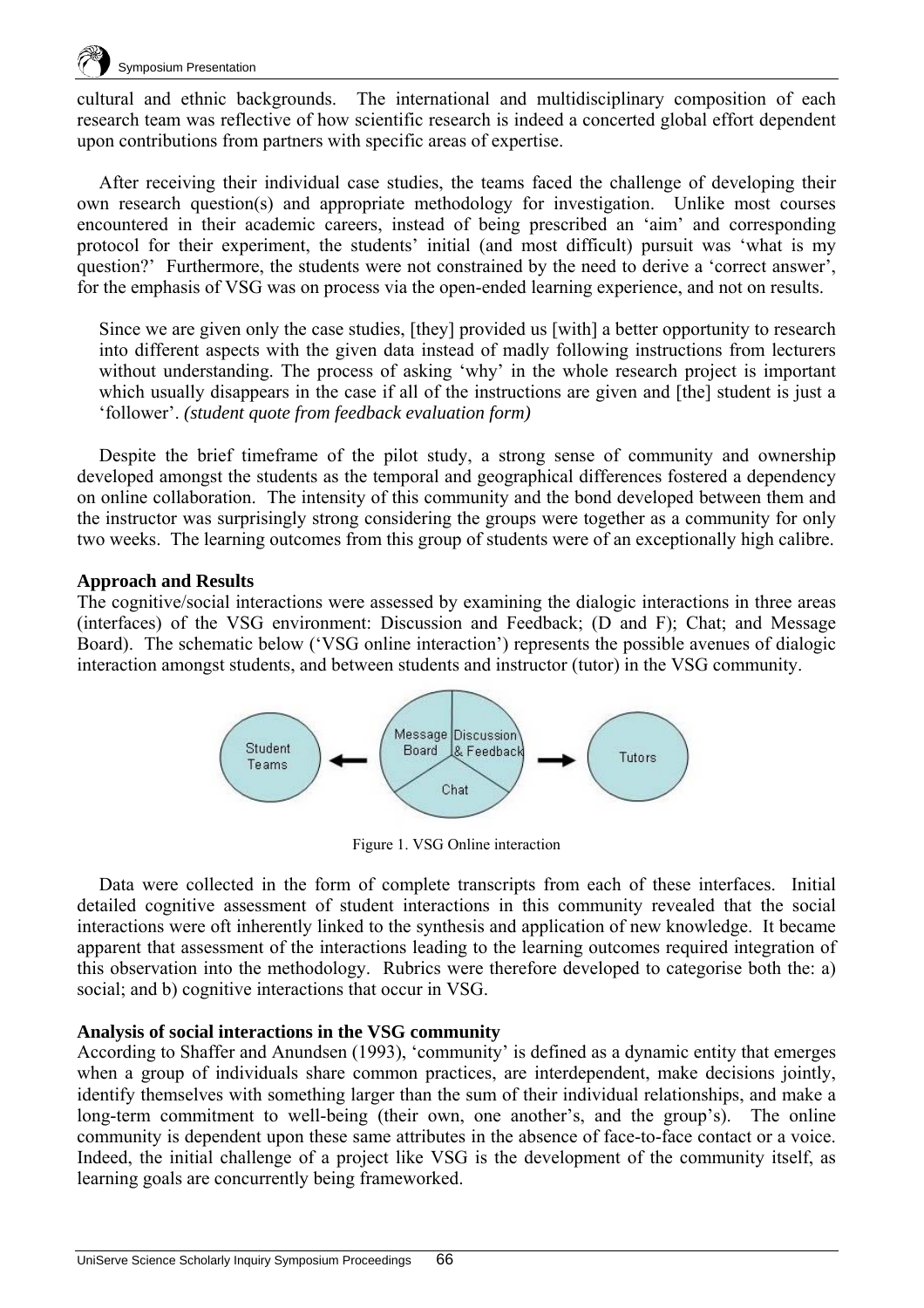The rubric for assessing social interactions was developed based on Sringam and Geer's Cognitive Development Interactive Analysis Model (Sringam and Geer 2000), with the inclusion of an additional category, 'socialisation'. The seven categories in the modified Sringam and Geer rubric were as follows:

- socialisation:
- planning;
- sharing/comparing/contributing information;
- identifying or clarifying inconsistency of ideas, concepts or statements;
- negotiation of meaning/co-construction of knowledge;
- testing and modification of proposed synthesis or co-construction of knowledge; and
- agreement statement(s) and application of newly constructed knowledge.



Figure 2: Categories of social interactions amongst students in VSG Discussion and Feedback

The two main categories of social interaction were: i) socialization; and ii) sharing, comparing and contribution of information. Whilst socialisation (22% of interactions) plays a significant role in facilitating collaborative learning, task-related interactions (78%) were predominant in the VSG community. This is indicative of student commitment and strong involvement in the investigation. Furthermore, a common observation amongst the groups was the negotiation and development of a shared understanding re: 'the problem' (task). While this sometimes took the majority of the students' time during the 2-week project, this process was in itself a conduit toward cognitive development. This is evidenced by the dialogic progression within a group that resulted in continual reflection and process-oriented critical analysis.

Being able to direct our own investigation was a little unnerving at first (it is a learning style that I am not used to), but I came to realize that this learning technique gave me a sense of pride; I had ownership of my data. This sense of pride and ownership motivated me to work hard to understand the problem as much as I could in the time available. (*student quote from feedback evaluation form)*

The social interactions in the VSG community were integral to the collaborative learning efforts of its members. Palloff and Pratt (1999) stress the importance of the development of shared goals that are related to the learning process in an online community. The integration of these goals into the social dialogue amongst the VSG students was indeed reflective of this engagement.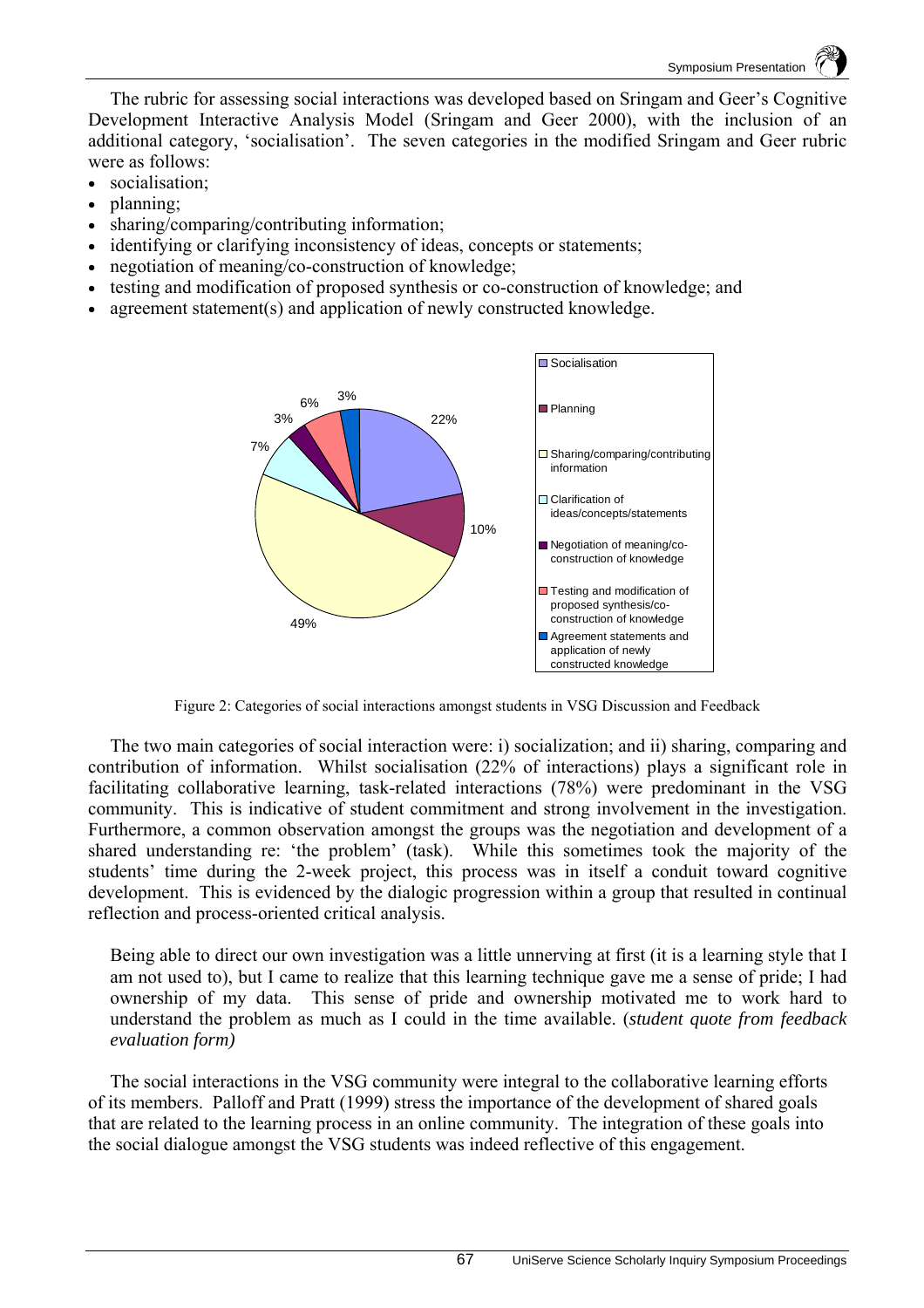

Collaboration is perfect when team members can almost read each others minds. I have experienced it before and I feel it takes a lot of communication and getting to know each other for team momentum to build up, but it's a wonderful thing when it does happen. (*student quote from feedback evaluation form)*

#### **Analysis of cognitive interactions in the VSG community**

One of the key criteria for an authentic learning experience is that of fidelity of context (Meyer 1992; Wiggins 1993; Reeves and Okey 1996; Herrington and Herrington 1998). For many of my students, it was the first time in their academic careers that they found themselves immersed in collaborative authentic inquiry, whereupon they were driven by intrinsic motivation.

The freedom to take the investigation in any direction has been quite good, as it allowed flexibility *(student quote from feedback evaluation form)* 

The rubric for assessing cognitive interactions was based on Biggs' and Collis' Structure of Observed Learning Outcomes (SOLO taxonomy) (Biggs and Collis 1982). The majority of the interactions as assessed via SOLO taxonomy were indicative of higher levels of cognitive ability (relational and extended abstract).



Figure 3. Cognitive assessment of student interactions in VSG Discussion and Feedback by SOLO taxonomy.



Figure 4. Cognitive assessment of student interactions in VSG Chat by SOLO taxonomy

Student discussions were characterised by analytical, contextual, and social dialogue. The instructor provided feedback and facilitation when appropriate. Whilst most teams initially performed similar preliminary 'experiments', the defined goals, specific datasets chosen, and strategies developed by the teams varied. This diversity of approaches exhibited by teams to develop their 'question' and 'process' may be reflective of the different perspectives, analyses, and expertise provided by the members of each research team.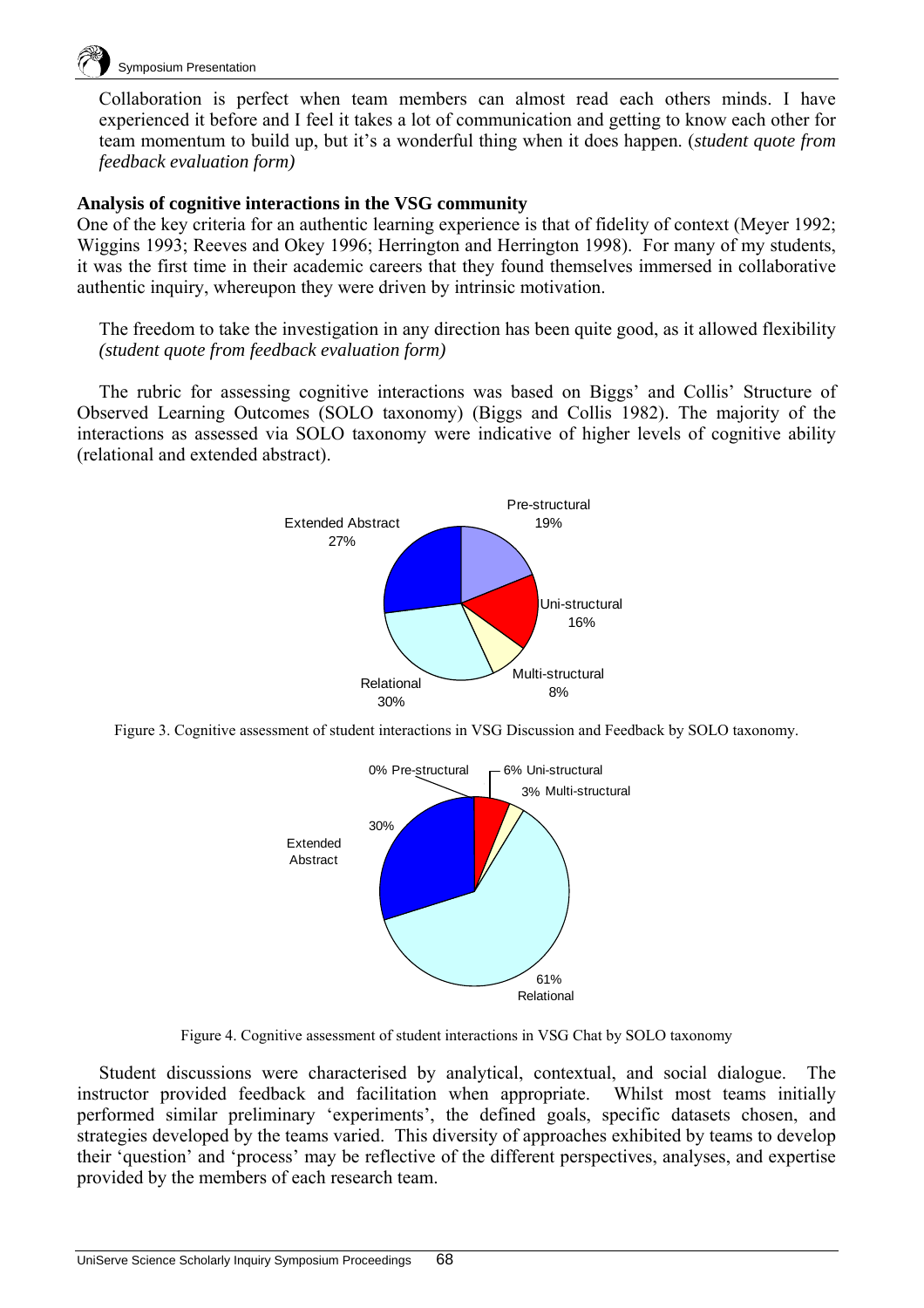The cognitive levels of interaction in VSG were higher than that observed in the instructor's classroom teaching. Whilst this may be due in part to the calibre of students that have volunteered to participate in this project, the approach utilised was characterised by several qualities that may also have strongly contributed to the learning outcomes:

- student-centred collaborative approach;
- open-ended scientific inquiry process;
- the creation of a strong online community of students and instructor; and
- contextual visualisations.

Charlin and colleagues (Charlin, Maun and Hansen 1998) emphasise a learner-centred approach towards problem-solving as being of key importance, and define four principles related to their effect on learning:

- 1. Learners are active processors of information;
- 2. Prior knowledge is activated and new knowledge is built on it;
- 3. Knowledge is acquired in a meaningful context; and
- 4. Learners have opportunities for elaboration and organisation of knowledge.

These principles are indeed reflective of the importance of contextual relevance for students who are presented with an abstract concept like genomics (Chinn and Malhotra 2002; Tobias and Hake 1988). The dialogue amongst students and between student and instructor revealed that the principles were indeed effectively utilised.

#### **Analysis of the instructor's role in VSG**

The instructor in a student-centred learning environment takes on new roles that are crucial in maintaining an interaction and collaboration amongst students. Technology-based learning communities like VSG where learning is dependent upon a socially interactive and collaborative experience are guided by a social constructivist approach to teaching and learning (Blanton Moorman and Trathern 1998; Duffy and Cunningham 1996; Jonassen and Reeves 1996; Maor and Taylor 1995; Tobin 1993). Student cognition via a social constructivist approach takes place within a social context and collaboration is an essential component. In such an environment, the instructor functions in several capacities: pedagogy; social interaction; management and technology (Bonk, Kirkley, Hara and Dennen 2001) Initial analysis of the instructor's contributions toward student team discussions revealed that my role as facilitator/motivator was nearly as prevalent as my pedagogical role (see Figure 5). This is markedly distinct from what occurs in face-to-face teaching. Reflections on this evidence of the various functions I fulfilled in this online community will formulate a more metacognitive approach for future projects.



Figure 5. Roles of the instructor in the Discussion and Feedback forum

### **Reflections on metavisual cognition**

One of the components of the VSG project was the integration of visualisations into contextual learning. The students were able to comprehend, analyse and apply abstract concepts through visual application of this abstract information. During the analysis of dialogic evidence, it became apparent that visual literacy would have played a significant role in student learning. Differences in the metavisual cognitive ability of the students would affect their ability to interpret and manipulate visual representations of their data.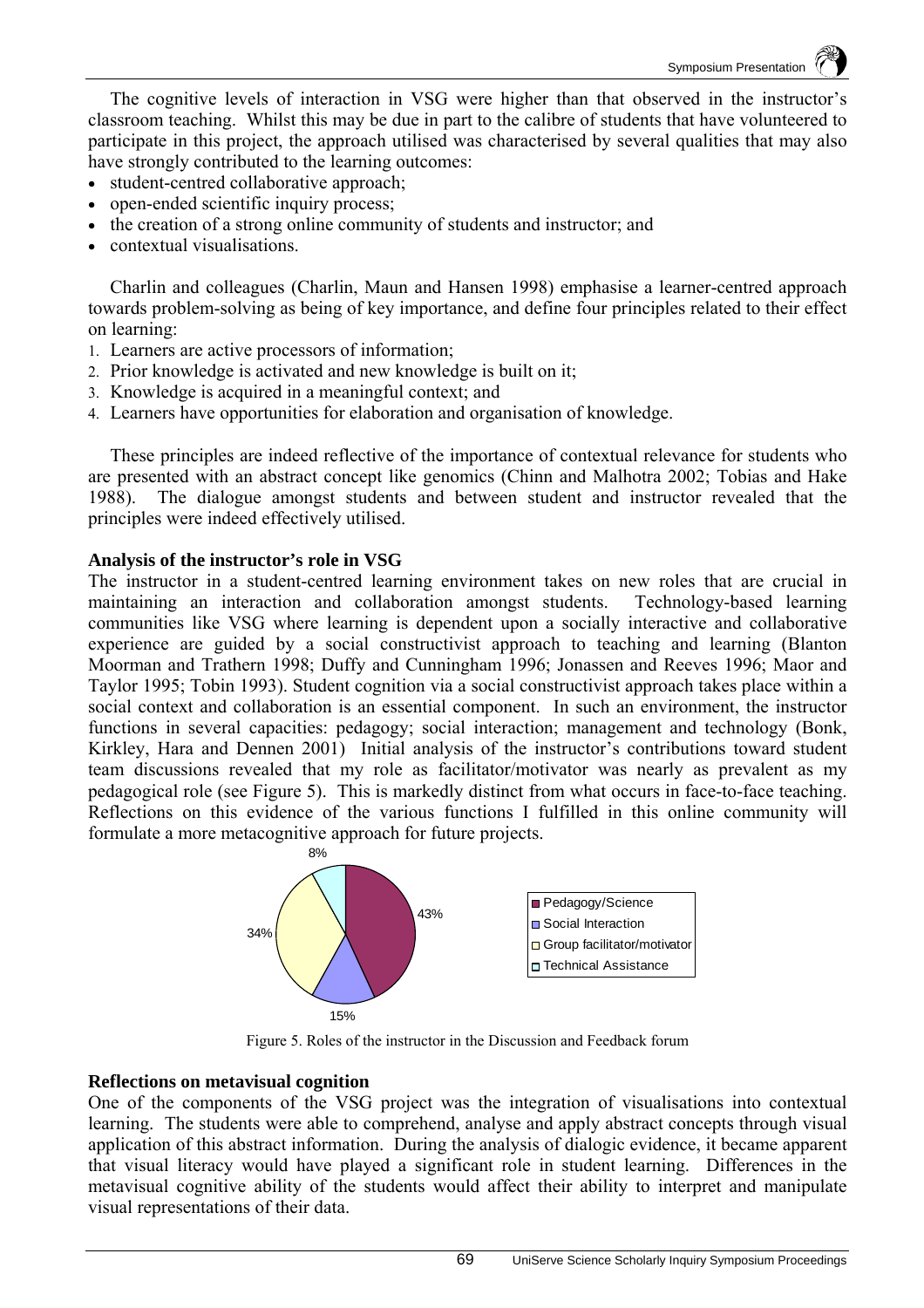Yes. Personally I understand things more readily through pictures and graphical representation, so I think Protein Explorer and Biology Workbench helped a lot in my understanding of genomic data. *(student quote on feedback evaluation question: Did the use of visualisation tools such as Protein Explorer and Biology Workbench facilitate your understanding in the application of genomic data? Please elaborate.)*

While chemistry educators have extensively characterised student visuospatial abilities and student learning (for example see Wu and Shah 2004 and references therein), this is an area seldom considered in teaching in the biological sciences. According to Christopherson (1997), visual literacy includes the ability to interpret and comprehend the meaning and significance of visual representations, effective communication through the application of the basic principles and concepts of visual design, the production of visual messages through appropriate technologies, and the application of visual thinking toward problem-solving. Students' metavisual competence may differ significantly within the context of a project like VSG. I would venture to propose that metavisual competence in the area of genomics encompasses the following practices:

- recognition and comprehension of modes of visual representation of genomic data;
- communication of genomic information through visual representation;
- comparative application of visual representations between sets of genomic data;
- transfer of genomic information from one visual mode of representation into another visual mode of representation;
- development of models representing relationships based on quantitative and/or qualitative comparisons of visual genomic data analysis; and
- predictions of behaviour of new genomic data based on previous visual models.

These skills are gradually acquired through active experience in genomics research, whereby the researcher's understanding evolves as knowledge is synthesised within appropriate contexts. However, the learner who does not have the opportunity to access this experiential learning must develop these metavisual skills through alternate frameworks that are often subject to limitations of time and resources. To ultimately facilitate visual literacy at this level, it is imperative to ensure that the process is appropriately scaffolded by assessing competence in 'prerequisite' visual literacy in the genomic context. That is, in order to perform cognitive operations in a spatial domain, the learner must be competent in the visuospatial skills that are required for each of the conceptual steps that comprise genomics visual literacy.

In summary, emphasis on the process of inquiry through open-ended collaborative projects like VSG can facilitate students' metacognitive awareness of the scientific method. The collaborative effort was further strengthened through the creation of an online learning community that reflected a constructivist approach to teaching. Furthermore, metavisual cognition is a process that needs to be developed in parallel with scientific cognitive scaffolding; this may be an increasingly significant issue to be addressed in consideration of the challenges we face in employing visual representations of information-rich data when teaching genomics and related topics in systems biology.

#### **References**

- Biggs, J.B., and Collis, K.F. (1982) *Evaluating the Quality of Learning: the SOLO Taxonomy.* New York: Academic Press.
- Blanton, W.E., Moorman, G., and Trathern, W. (1998) Telecommunications and teacher education: a social constructivist review. *Review of Educational Research,* **23**, 235-275.
- Bonk, C., Kirkley, J., Hara, N., and Dennen, V. (2001) Finding the instructor in post secondary online learning: pedagogical, social, managerial, and technological location. In J. Stephenson (Ed) *Teaching and learning online: Pedagogies for new technologies.* 76-98. London: Kogan Page.
- Charlin, B., Mann, K., and Hansen, P. (1998) The many faces of problem-based learning: A framework for understanding and comparison. *Medical Teacher*, **20**(4), 323-330.
- Chinn, C.A., and Malhotra, B.A. (2002) Epistemologically authentic inquiry in schools: A theoretical framework for evaluating inquiry tasks. *Science Education,* **86**(2), 175-218.